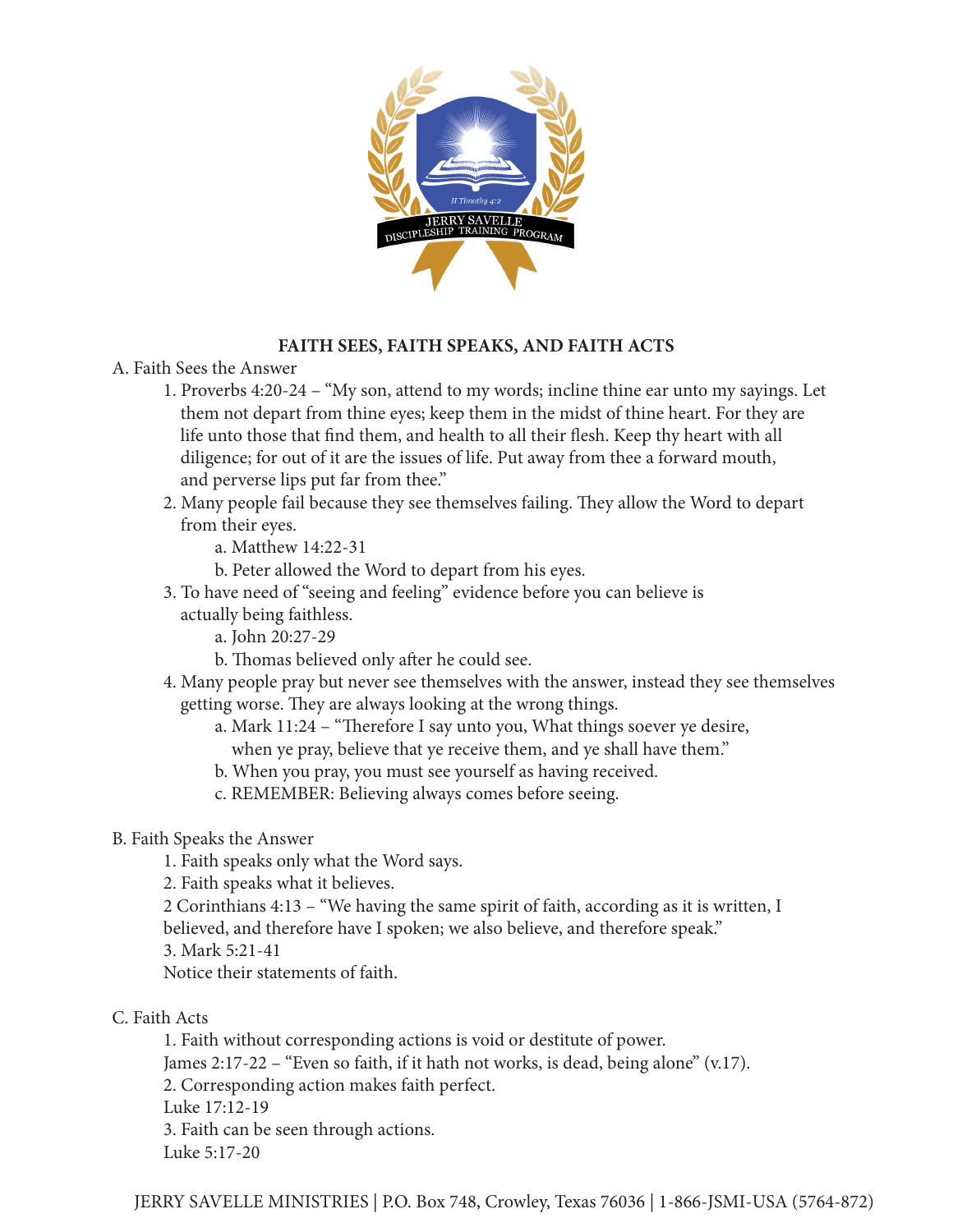

## D. Faith Is Always NOW

- 1. Hebrews 11:1 "Now faith is the substance of things hoped for, the evidence of things not seen."
- 2. Faith is always now; hope looks to the future.
- 3. Faith is giving substance to things hoped for.
- 4. You may hope to have the money to meet a certain obligation, but faith gives you the assurance that you will have it when you need it.
- 5. It's not hoping, wanting, or wishing that brings results, but believing.
	- a. Mark 11:24 "Therefore I say unto you, What things soever ye desire, when ye pray, believe that ye receive them, and ye shall have them."
	- b. Matthew 21:22 "And all things, whatsoever ye shall ask in prayer, believing, ye shall receive."
- 6. Faith is always present tense.
- 7. As long as you are struggling to receive and looking to see the answer in the natural, it won't work. Faith says, "It's mine, I have it now."
- E. Faith Is the "Raw Material"
	- 1. Hebrews 11:3 "Through faith we understand that the worlds were framed by the word of God, so that things which are seen were not made of things which do appear."
	- 2. Genesis 1:1-3 "In the beginning God created the heaven and the earth. And the earth was without form and void… And God said, Let there be light: and there was light."
	- 3. If you don't have the raw material from which to make the product you desire, then the product can never materialize. You must have the substance.
	- 4. On the other hand, you can have the raw material, but if you don't know how to use it, the product will still not materialize.
	- 5. The Bible is the faith manual. Faith is the substance, and speaking the Word is the method of causing the unseen to materialize.

F. Faith Is the Proof

- 1. If you have proof for something, then it does exist whether you can see it or not.
- 2. The eye of faith always sees the finished product.
- 3. Many people look at the wrong things and so they walk in unbelief and destroy the effects of their praying.
- 4. Constantly affirm, even in the face of contradictory evidence, that your need is met.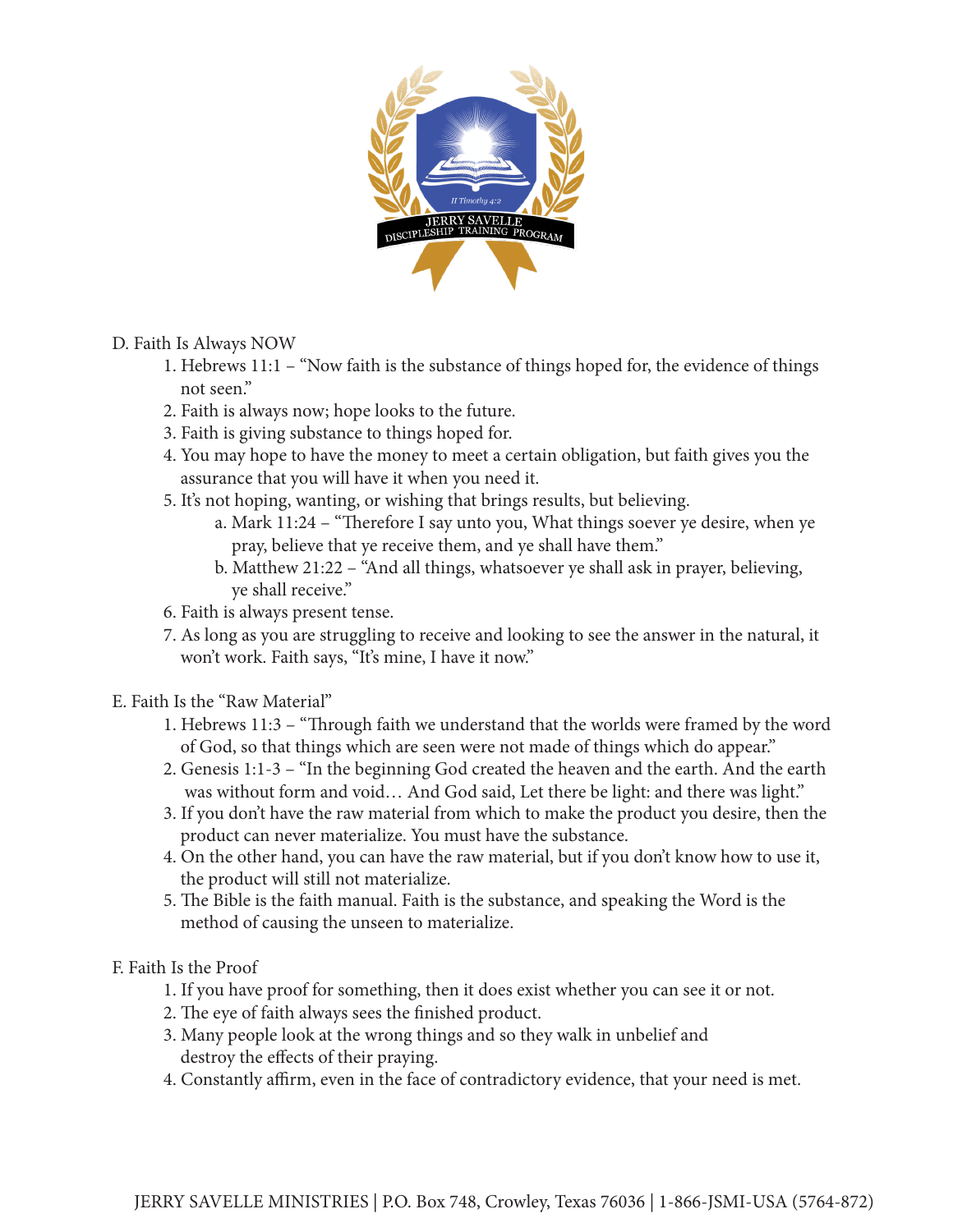

#### **FAITH SEES, FAITH SPEAKS, AND FAITH ACTS - REVIEW QUESTIONS**

- 1. We are not to allow God's word to depart from our \_\_\_\_\_\_\_\_\_; we are to keep them in the midst of our \_\_\_\_\_\_\_\_\_\_.
- 2. People fail because they \_\_\_\_\_\_\_\_\_\_\_\_\_\_\_\_\_\_\_\_\_\_\_\_\_\_\_\_\_\_\_\_\_\_\_. For example, Peter began to sink because he allowed the \_\_\_\_\_\_\_\_\_\_\_\_\_ to depart from his eyes.

3. \_\_\_\_\_\_\_\_\_\_ comes before seeing.

- 4. Faith speaks only what the \_\_\_\_\_\_\_\_\_\_\_\_ says.
- 5. \_\_\_\_\_\_\_\_\_\_ \_\_\_\_\_\_\_\_\_\_ makes faith perfect. James 2:17-22 tells us, "faith, if it has not works, is \_\_\_\_\_\_\_\_\_\_.

6. Faith is always \_\_\_\_\_\_\_\_\_; hope looks to the \_\_\_\_\_\_\_\_\_.

- 7. As long as you are \_\_\_\_\_\_\_\_\_\_ to receive, and look for the answer in the \_\_\_\_\_\_\_\_\_\_, it won't work. Faith says, "It's mine; I have it \_\_\_\_\_\_\_\_\_\_\_."
- 8. The settled is the faith manual.
- 9. If you don't have the raw material, the product can never materialize. If you don't know how to use the raw material, the product will never materialize. \_\_\_\_\_\_\_\_\_\_ is the raw material. \_\_\_\_\_\_\_\_\_\_ \_\_\_\_\_\_\_\_\_\_ \_\_\_\_\_\_\_\_\_\_ is the method (the how) to make the unseen materialize.
- 10. The eye of faith \_\_\_\_\_\_\_\_\_\_\_ sees the finished product. To need "\_\_\_\_\_\_\_\_\_ and \_\_\_\_\_\_\_\_\_\_" evidence in order to believe is actually being \_\_\_\_\_\_\_\_\_\_.